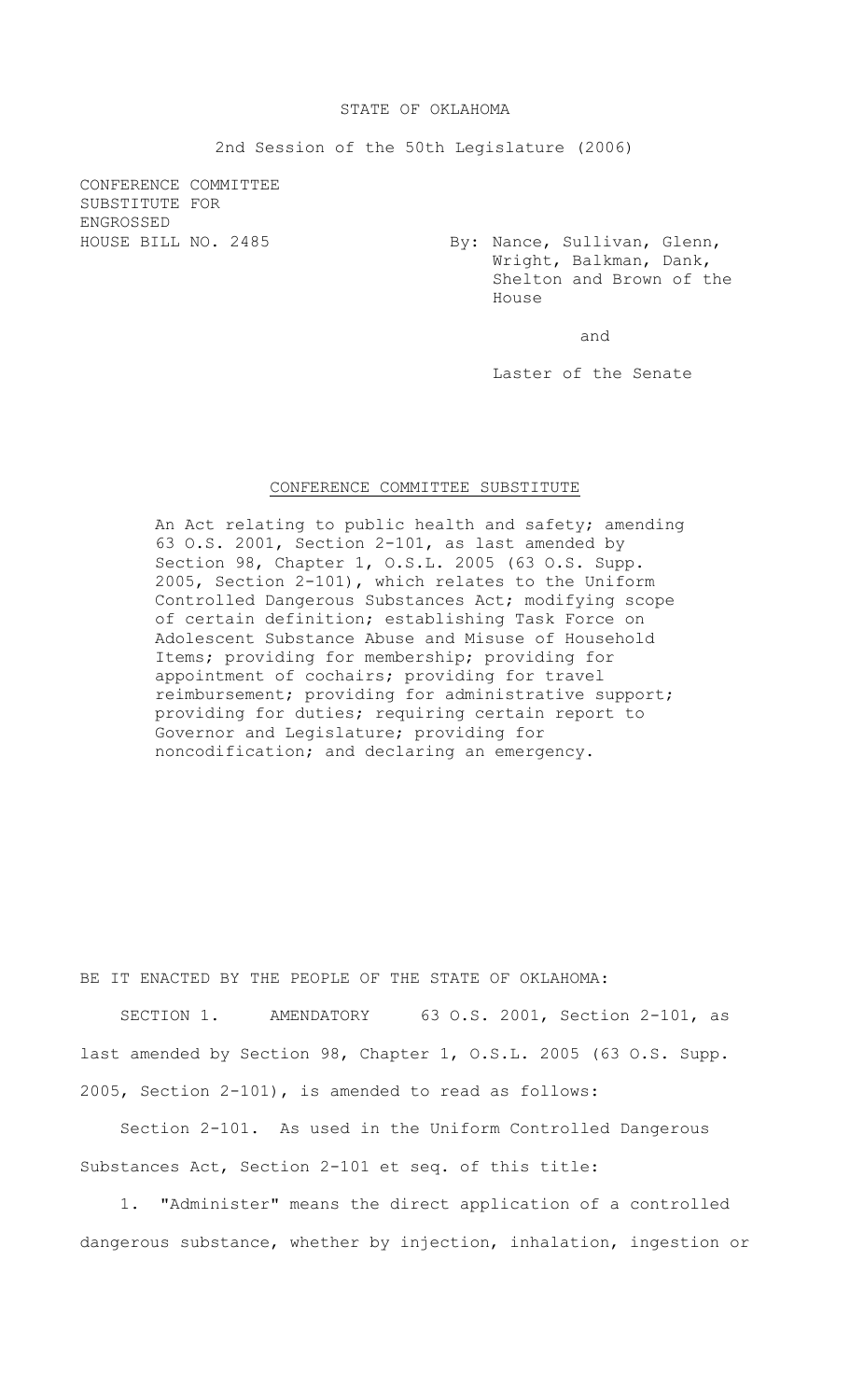any other means, to the body of a patient, animal or research subject by:

- a. a practitioner (or, in the presence of the practitioner, by the authorized agent of the practitioner), or
- b. the patient or research subject at the direction and in the presence of the practitioner;

2. "Agent" means a peace officer appointed by and who acts in behalf of the Director of the Oklahoma State Bureau of Narcotics and Dangerous Drugs Control or an authorized person who acts on behalf of or at the direction of a person who manufactures, distributes, dispenses, prescribes, administers or uses for scientific purposes controlled dangerous substances but does not include a common or contract carrier, public warehouser or employee thereof, or a person required to register under the Uniform Controlled Dangerous Substances Act;

3. "Board" means the Advisory Board to the Director of the Oklahoma State Bureau of Narcotics and Dangerous Drugs Control;

4. "Bureau" means the Oklahoma State Bureau of Narcotics and Dangerous Drugs Control;

5. "Coca leaves" includes cocaine and any compound, manufacture, salt, derivative, mixture or preparation of coca leaves, except derivatives of coca leaves which do not contain cocaine or ecgonine;

6. "Commissioner" or "Director" means the Director of the Oklahoma State Bureau of Narcotics and Dangerous Drugs Control;

7. "Control" means to add, remove or change the placement of a drug, substance or immediate precursor under the Uniform Controlled Dangerous Substances Act;

8. "Controlled dangerous substance" means a drug, substance or immediate precursor in Schedules I through V of the Uniform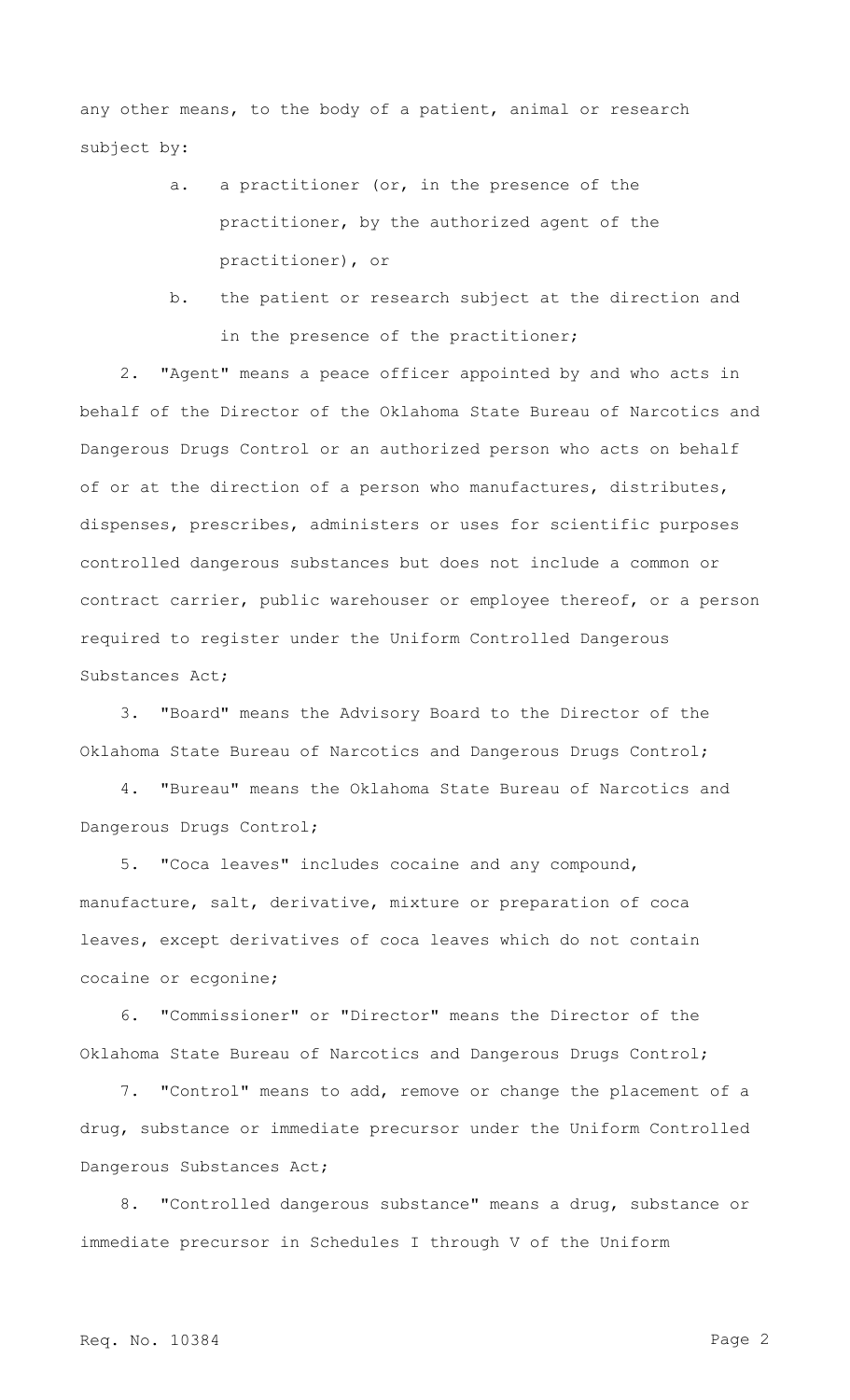Controlled Dangerous Substances Act, Section 2-101 et seq. of this title;

9. "Counterfeit substance" means a controlled substance which, or the container or labeling of which without authorization, bears the trademark, trade name or other identifying marks, imprint, number or device or any likeness thereof of a manufacturer, distributor or dispenser other than the person who in fact manufactured, distributed or dispensed the substance;

10. "Deliver" or "delivery" means the actual, constructive or attempted transfer from one person to another of a controlled dangerous substance or drug paraphernalia, whether or not there is an agency relationship;

11. "Dispense" means to deliver a controlled dangerous substance to an ultimate user or human research subject by or pursuant to the lawful order of a practitioner, including the prescribing, administering, packaging, labeling or compounding necessary to prepare the substance for such distribution. "Dispenser" is a practitioner who delivers a controlled dangerous substance to an ultimate user or human research subject;

12. "Distribute" means to deliver other than by administering or dispensing a controlled dangerous substance;

13. "Distributor" means a commercial entity engaged in the distribution or reverse distribution of narcotics and dangerous drugs and who complies with all regulations promulgated by the federal Drug Enforcement Administration and the Oklahoma State Bureau of Narcotics and Dangerous Drugs Control;

- 14. "Drug" means articles:
	- a. recognized in the official United States Pharmacopoeia, official Homeopathic Pharmacopoeia of the United States, or official National Formulary, or any supplement to any of them,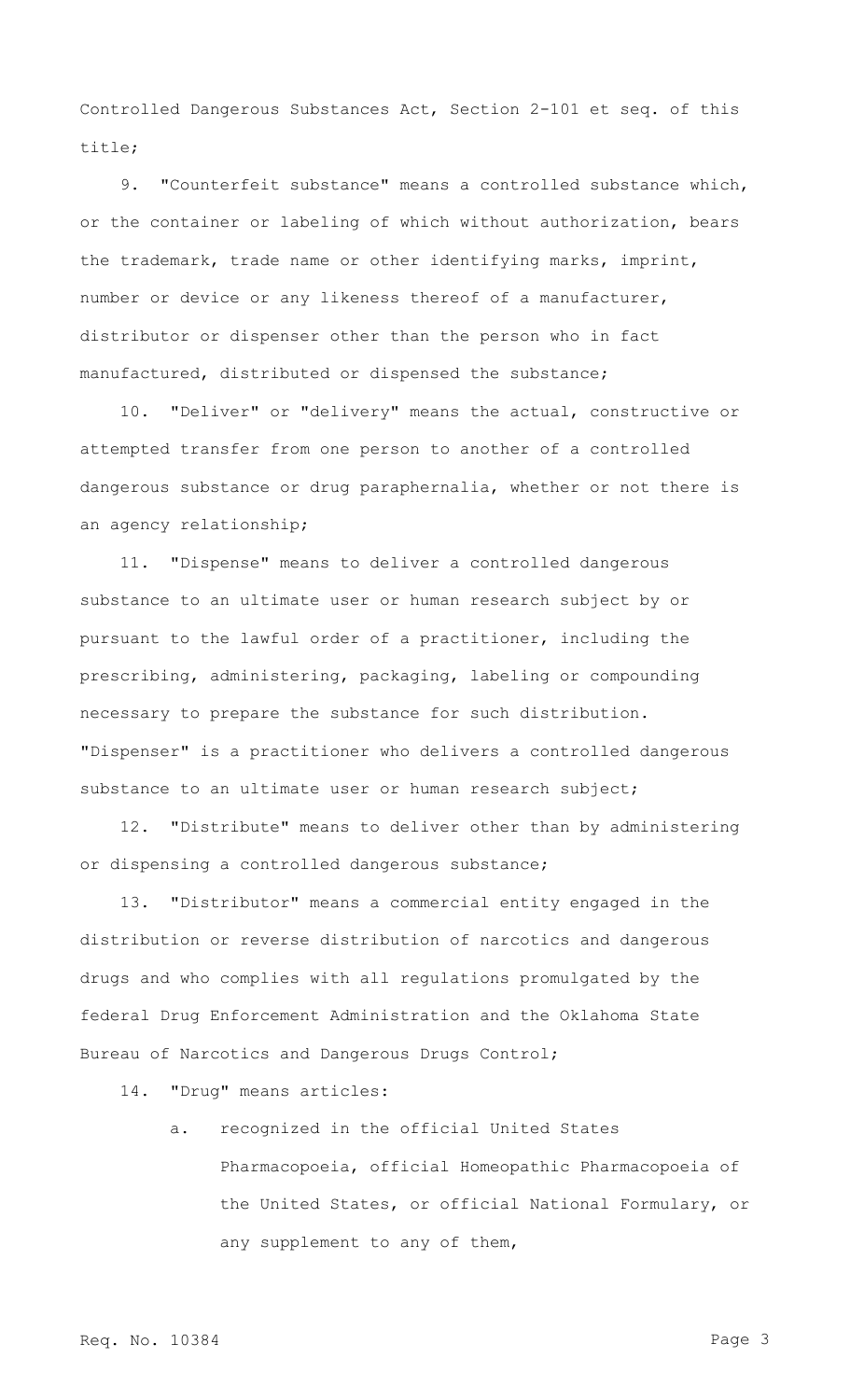- b. intended for use in the diagnosis, cure, mitigation, treatment or prevention of disease in man or other animals,
- c. other than food, intended to affect the structure or any function of the body of man or other animals, and
- d. intended for use as a component of any article specified in this paragraph;

provided, however, the term "drug" does not include devices or their components, parts or accessories;

15. "Drug-dependent person" means a person who is using a controlled dangerous substance and who is in a state of psychic or physical dependence, or both, arising from administration of that controlled dangerous substance on a continuous basis. Drug dependence is characterized by behavioral and other responses which include a strong compulsion to take the substance on a continuous basis in order to experience its psychic effects, or to avoid the discomfort of its absence;

16. "Home care agency" means any sole proprietorship, partnership, association, corporation, or other organization which administers, offers, or provides home care services, for a fee or pursuant to a contract for such services, to clients in their place of residence;

17. "Home care services" means skilled or personal care services provided to clients in their place of residence for a fee;

18. "Hospice" means a centrally administered, nonprofit or profit, medically directed, nurse-coordinated program which provides a continuum of home and inpatient care for the terminally ill patient and the patient's family. Such term shall also include a centrally administered, nonprofit or profit, medically directed, nurse-coordinated program if such program is licensed pursuant to the provisions of this act. A hospice program offers palliative and supportive care to meet the special needs arising out of the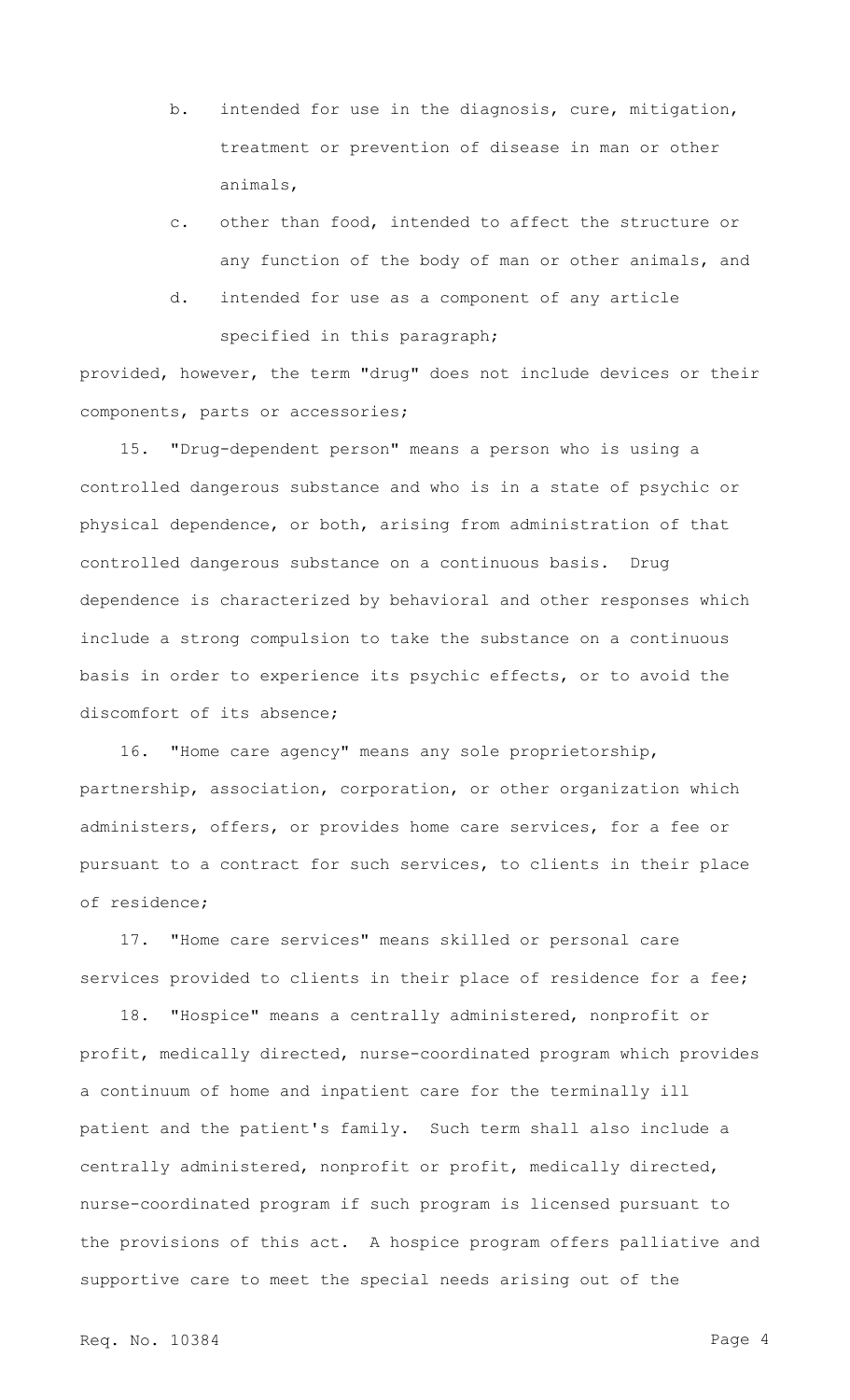physical, emotional and spiritual stresses which are experienced during the final stages of illness and during dying and bereavement. This care is available twenty-four (24) hours a day, seven (7) days a week, and is provided on the basis of need, regardless of ability to pay. "Class A" Hospice refers to Medicare certified hospices. "Class B" refers to all other providers of hospice services;

19. "Imitation controlled substance" means a substance that is not a controlled dangerous substance, which by dosage unit appearance, color, shape, size, markings or by representations made, would lead a reasonable person to believe that the substance is a controlled dangerous substance. In the event the appearance of the dosage unit is not reasonably sufficient to establish that the substance is an "imitation controlled substance", the court or authority concerned should consider, in addition to all other factors, the following factors as related to "representations made" in determining whether the substance is an "imitation controlled substance":

- a. statements made by an owner or by any other person in control of the substance concerning the nature of the substance, or its use or effect,
- b. statements made to the recipient that the substance may be resold for inordinate profit,
- c. whether the substance is packaged in a manner normally used for illicit controlled substances,
- d. evasive tactics or actions utilized by the owner or person in control of the substance to avoid detection by law enforcement authorities,
- e. prior convictions, if any, of an owner, or any other person in control of the object, under state or federal law related to controlled substances or fraud, and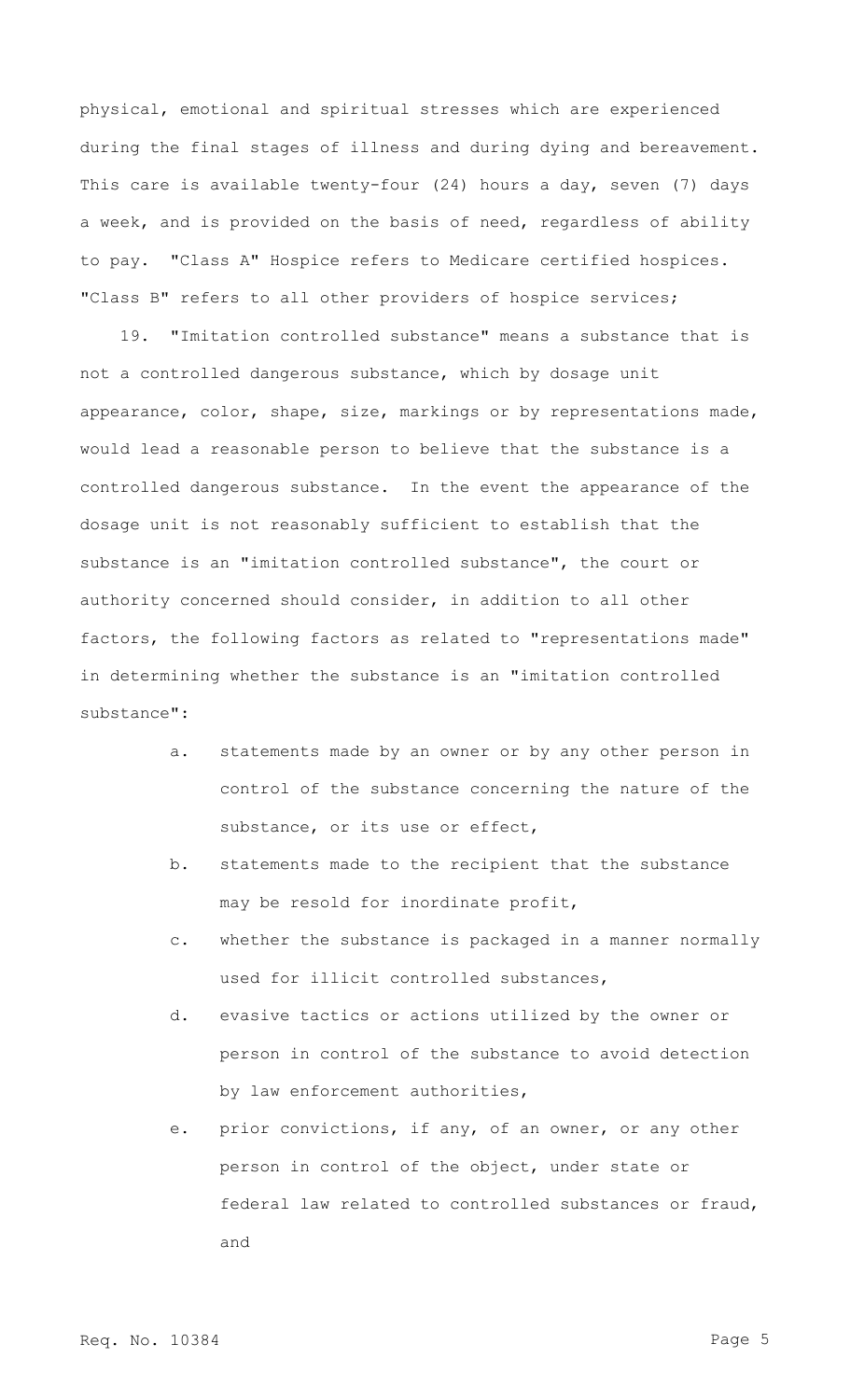## f. the proximity of the substances to controlled dangerous substances;

20. "Immediate precursor" means a substance which the Director has found to be and by regulation designates as being the principal compound commonly used or produced primarily for use, and which is an immediate chemical intermediary used, or likely to be used, in the manufacture of a controlled dangerous substance, the control of which is necessary to prevent, curtail or limit such manufacture;

21. "Laboratory" means a laboratory approved by the Director as proper to be entrusted with the custody of controlled dangerous substances and the use of controlled dangerous substances for scientific and medical purposes and for purposes of instruction;

22. "Manufacture" means the production, preparation, propagation, compounding or processing of a controlled dangerous substance, either directly or indirectly by extraction from substances of natural or synthetic origin, or independently by means of chemical synthesis or by a combination of extraction and chemical synthesis. "Manufacturer" includes any person who packages, repackages or labels any container of any controlled dangerous substance, except practitioners who dispense or compound prescription orders for delivery to the ultimate consumer;

23. "Marihuana" means all parts of the plant Cannabis sativa L., whether growing or not; the seeds thereof; the resin extracted from any part of such plant; and every compound, manufacture, salt, derivative, mixture or preparation of such plant, its seeds or resin, but shall not include the mature stalks of such plant, fiber produced from such stalks, oil or cake made from the seeds of such plant, any other compound, manufacture, salt, derivative, mixture or preparation of such mature stalks (except the resin extracted therefrom), fiber, oil or cake, or the sterilized seed of such plant which is incapable of germination;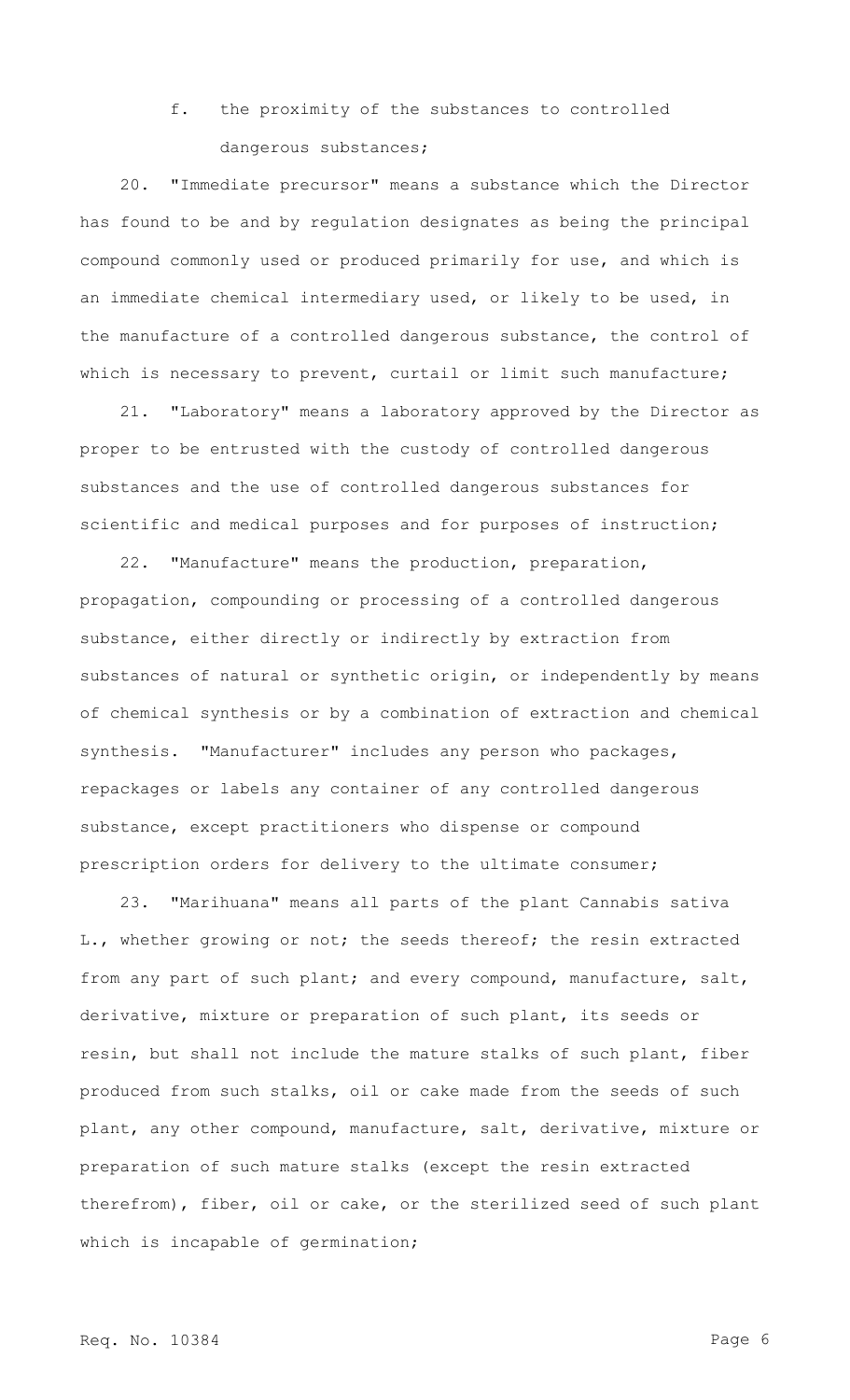24. "Medical purpose" means an intention to utilize a controlled dangerous substance for physical or mental treatment, for diagnosis, or for the prevention of a disease condition not in violation of any state or federal law and not for the purpose of satisfying physiological or psychological dependence or other abuse;

25. "Mid-level practitioner" means an advanced practice nurse as defined and within parameters specified in Section 567.3a of Title 59 of the Oklahoma Statutes, or a certified animal euthanasia technician as defined in Section 698.2 of Title 59 of the Oklahoma Statutes, or an animal control officer registered by the Oklahoma State Bureau of Narcotics and Dangerous Drugs Control under subsection B of Section 2-301 of this title within the parameters of such officer's duty under Sections 501 through 508 of Title 4 of the Oklahoma Statutes;

26. "Narcotic drug" means any of the following, whether produced directly or indirectly by extraction from substances of vegetable origin, or independently by means of chemical synthesis, or by a combination of extraction and chemical synthesis:

- a. opium, coca leaves and opiates,
- b. a compound, manufacture, salt, derivative or preparation of opium, coca leaves or opiates,
- c. cocaine, its salts, optical and geometric isomers, and salts of isomers,
- d. ecgonine, its derivatives, their salts, isomers and salts of isomers, and
- e. a substance, and any compound, manufacture, salt, derivative or preparation thereof, which is chemically identical with any of the substances referred to in subparagraphs a through d of this paragraph, except that the words "narcotic drug" as used in Section 2- 101 et seq. of this title shall not include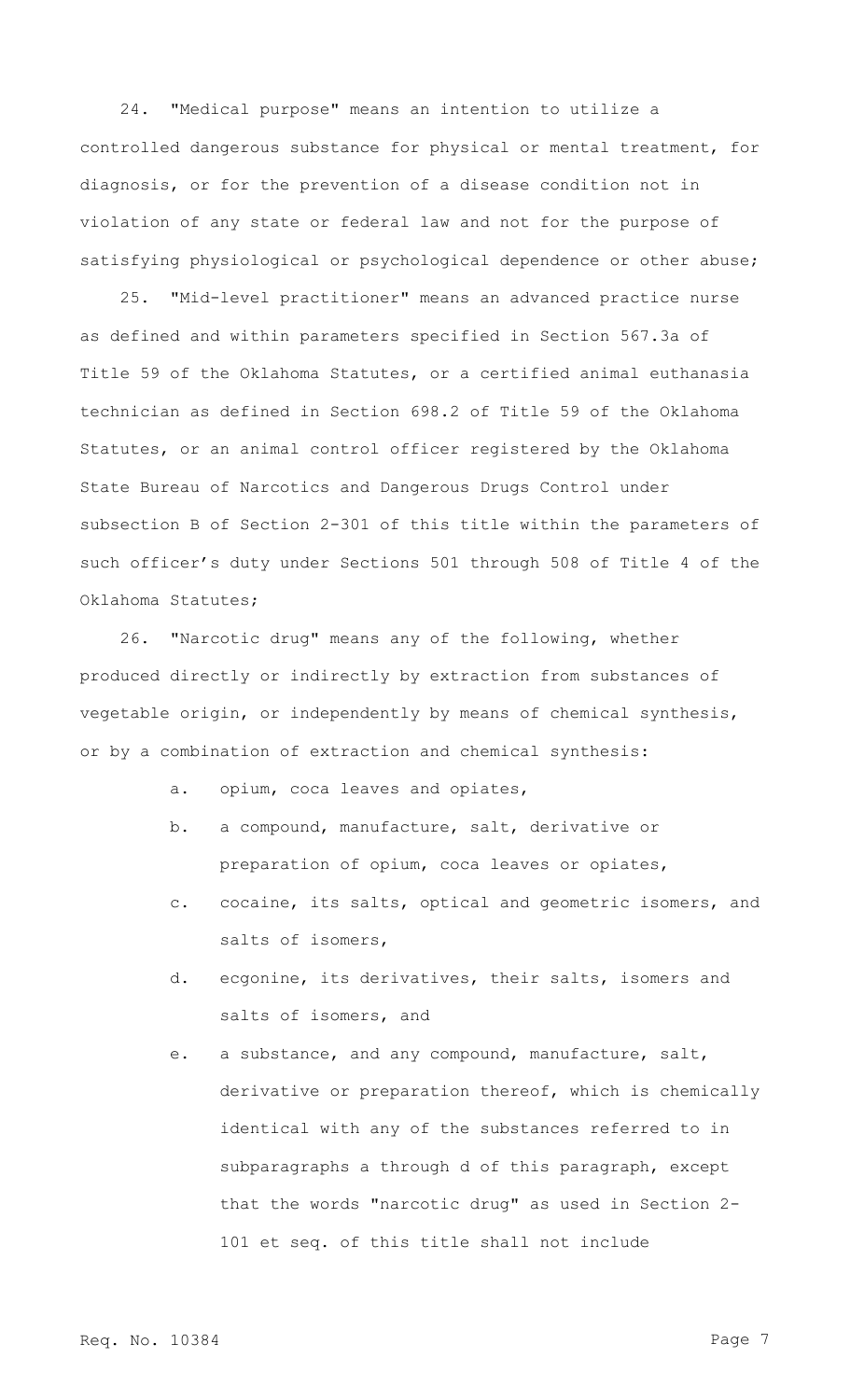decocainized coca leaves or extracts of coca leaves,

which extracts do not contain cocaine or ecgonine;

27. "Opiate" means any substance having an addiction-forming or addiction-sustaining liability similar to morphine or being capable of conversion into a drug having such addiction-forming or addiction-sustaining liability. It does not include, unless specifically designated as controlled under the Uniform Controlled Dangerous Substances Act, the dextrorotatory isomer of 3-methoxy-nmethyl-morphinan and its salts (dextromethorphan). It does include its racemic and levorotatory forms;

28. "Opium poppy" means the plant of the species Papaver somniferum L., except the seeds thereof;

29. "Peace officer" means a police officer, sheriff, deputy sheriff, district attorney's investigator, investigator from the Office of the Attorney General, or any other person elected or appointed by law to enforce any of the criminal laws of this state or of the United States;

30. "Person" means an individual, corporation, government or governmental subdivision or agency, business trust, estate, trust, partnership or association, or any other legal entity;

31. "Poppy straw" means all parts, except the seeds, of the opium poppy, after mowing;

32. "Practitioner" means:

- a. (1) a medical doctor or osteopathic physician,
	- (2) a dentist,
	- (3) a podiatrist,
	- (4) an optometrist,
	- (5) a veterinarian,
	- (6) a physician assistant under the supervision of a licensed medical doctor or osteopathic physician,
	- (7) a scientific investigator, or
	- (8) any other person,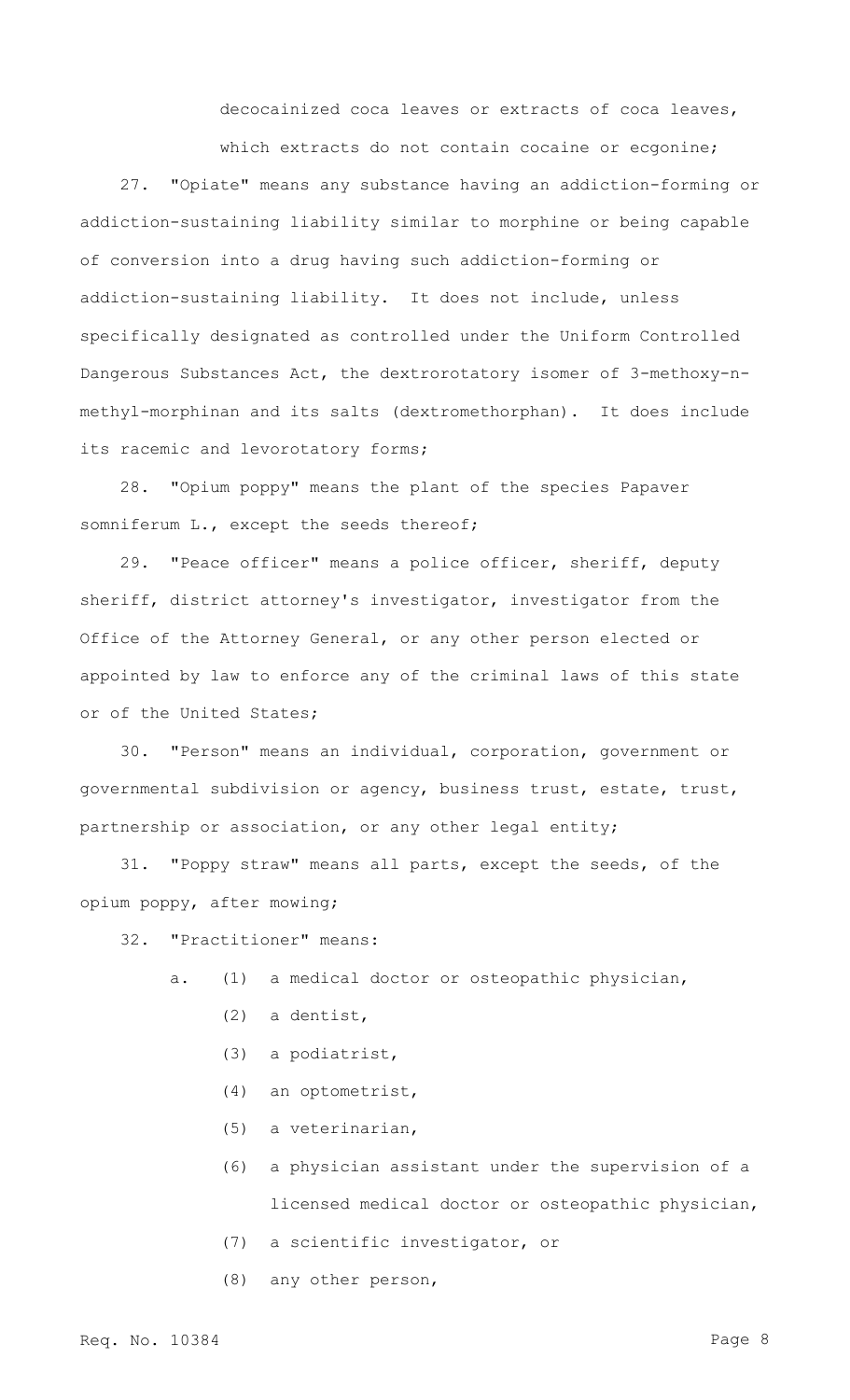licensed, registered or otherwise permitted to prescribe, distribute, dispense, conduct research with respect to, use for scientific purposes or administer a controlled dangerous substance in the course of professional practice or research in this state, or

b. a pharmacy, hospital, laboratory or other institution licensed, registered or otherwise permitted to distribute, dispense, conduct research with respect to, use for scientific purposes or administer a controlled dangerous substance in the course of professional practice or research in this state;

33. "Production" includes the manufacture, planting, cultivation, growing or harvesting of a controlled dangerous substance;

34. "State" means the State of Oklahoma or any other state of the United States;

35. "Ultimate user" means a person who lawfully possesses a controlled dangerous substance for the person's own use or for the use of a member of the person's household or for administration to an animal owned by the person or by a member of the person's household;

36. "Drug paraphernalia" means all equipment, products and materials of any kind which are used, intended for use, or fashioned specifically for use in planting, propagating, cultivating, growing, harvesting, manufacturing, compounding, converting, producing, processing, preparing, testing, analyzing, packaging, repackaging, storing, containing, concealing, injecting, ingesting, inhaling or otherwise introducing into the human body, a controlled dangerous substance in violation of the Uniform Controlled Dangerous Substances Act including, but not limited to:

> a. kits used, intended for use, or fashioned specifically for use in planting, propagating, cultivating, growing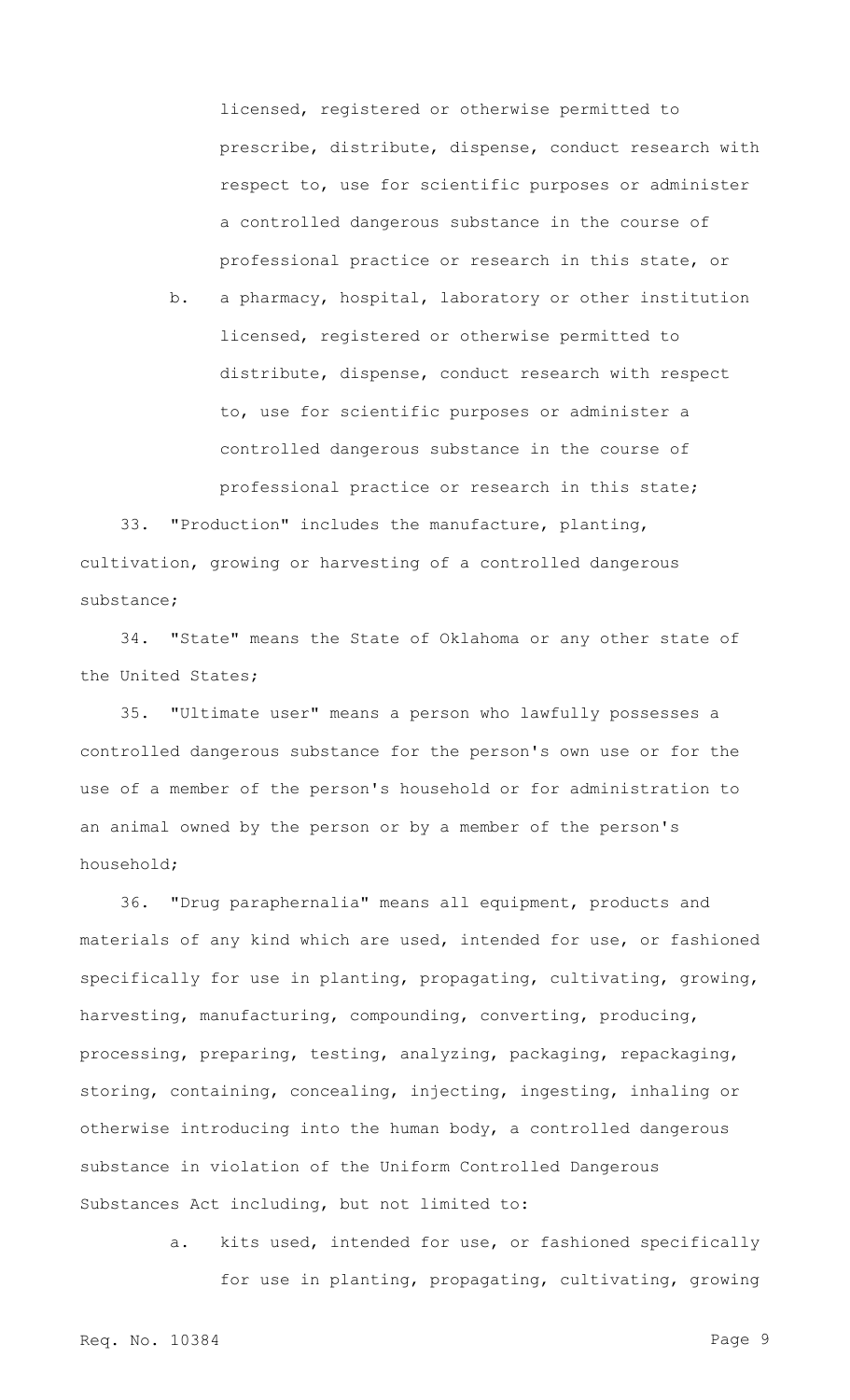or harvesting of any species of plant which is a controlled dangerous substance or from which a controlled dangerous substance can be derived,

- b. kits used, intended for use, or fashioned specifically for use in manufacturing, compounding, converting, producing, processing or preparing controlled dangerous substances,
- c. isomerization devices used, intended for use, or fashioned specifically for use in increasing the potency of any species of plant which is a controlled dangerous substance,
- d. testing equipment used, intended for use, or fashioned specifically for use in identifying, or in analyzing the strength, effectiveness or purity of controlled dangerous substances,
- e. scales and balances used, intended for use, or fashioned specifically for use in weighing or measuring controlled dangerous substances,
- f. diluents and adulterants, such as quinine hydrochloride, mannitol, mannite, dextrose and lactose, used, intended for use, or fashioned specifically for use in cutting controlled dangerous substances,
- g. separation gins and sifters used, intended for use, or fashioned specifically for use in removing twigs and seeds from, or in otherwise cleaning or refining, marihuana,
- h. blenders, bowls, containers, spoons and mixing devices used, intended for use, or fashioned specifically for use in compounding controlled dangerous substances,
- i. capsules, balloons, envelopes and other containers used, intended for use, or fashioned specifically for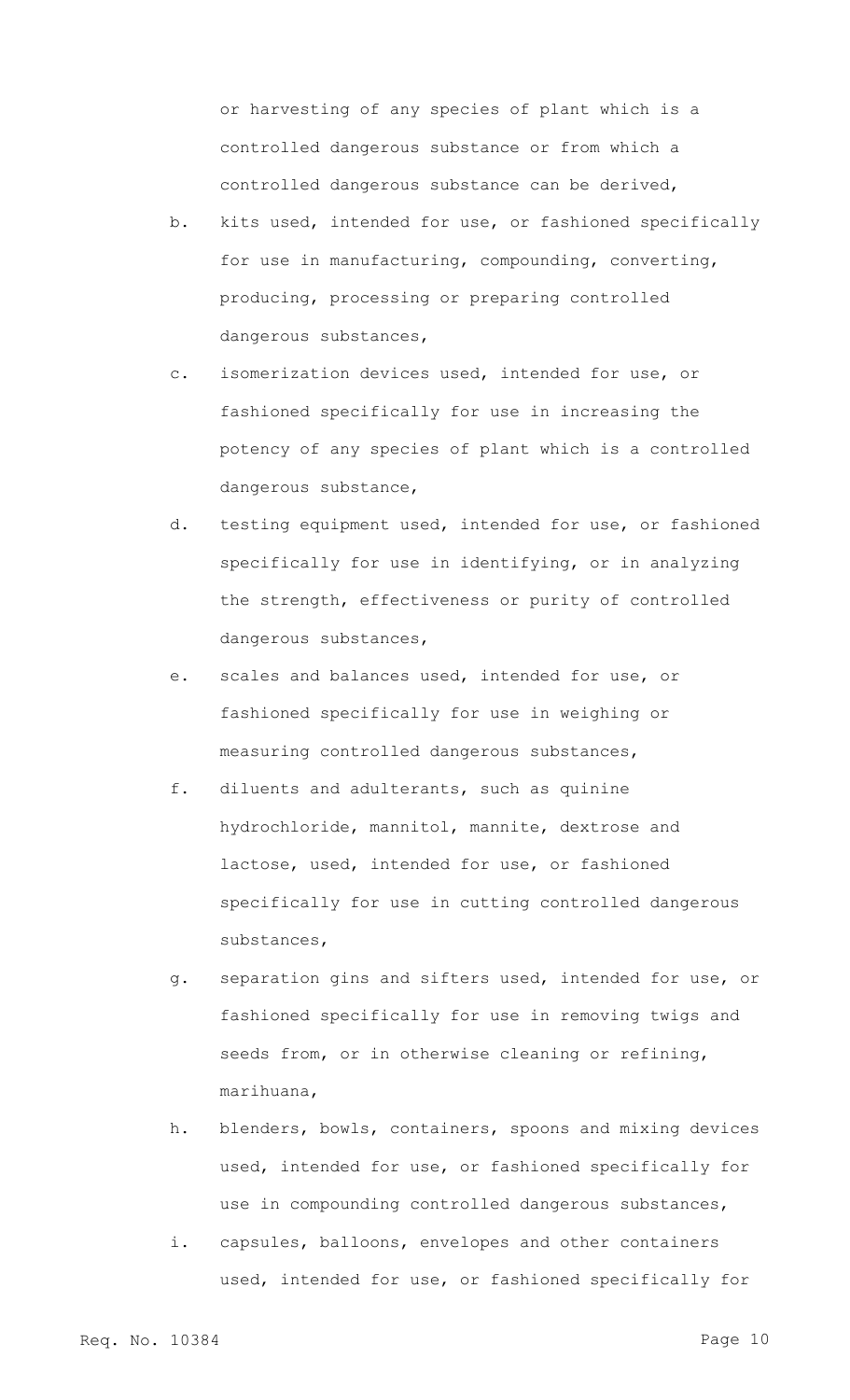use in packaging small quantities of controlled dangerous substances,

- j. containers and other objects used, intended for use, or fashioned specifically for use in parenterally injecting controlled dangerous substances into the human body,
- k. hypodermic syringes, needles and other objects used, intended for use, or fashioned specifically for use in parenterally injecting controlled dangerous substances into the human body,
- l. objects used, intended for use, or fashioned specifically for use in ingesting, inhaling or otherwise introducing marihuana, cocaine, hashish or hashish oil into the human body, such as:
	- (1) metal, wooden, acrylic, glass, stone, plastic or ceramic pipes with or without screens, permanent screens, hashish heads or punctured metal bowls,
	- (2) water pipes,
	- (3) carburetion tubes and devices,
	- (4) smoking and carburetion masks,
	- (5) roach clips, meaning objects used to hold burning material, such as a marihuana cigarette, that has become too small or too short to be held in the hand,
	- (6) miniature cocaine spoons and cocaine vials,
	- (7) chamber pipes,
	- (8) carburetor pipes,
	- (9) electric pipes,
	- (10) air-driven pipes,
	- (11) chillums,
	- (12) bongs, or
	- (13) ice pipes or chillers,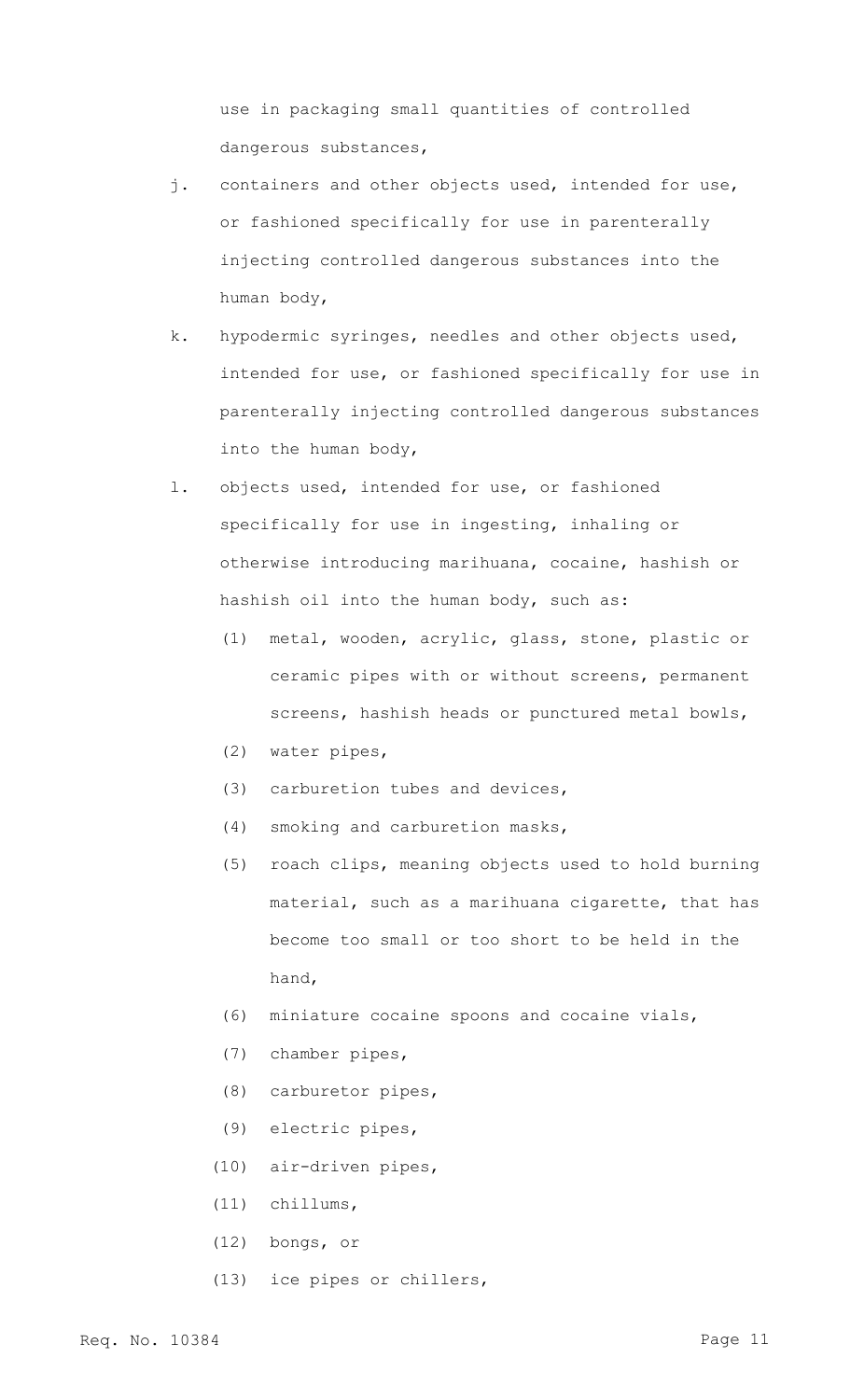- m. all hidden or novelty pipes, and
- n. any pipe that has a tobacco bowl or chamber of less than one-half (1/2) inch in diameter in which there is any detectable residue of any controlled dangerous substance as defined in this section or any other substances not legal for possession or use;

provided, however, the term "drug paraphernalia" shall not include separation gins intended for use in preparing tea or spice, clamps used for constructing electrical equipment, water pipes designed for ornamentation in which no detectable amount of an illegal substance is found or pipes designed and used solely for smoking tobacco, traditional pipes of an American Indian tribal religious ceremony, or antique pipes that are thirty (30) years of age or older;

37. "Synthetic controlled substance" means a substance, whether synthetic or naturally occurring, that is not a controlled dangerous substance, but which produces a like or similar physiological or psychological effect on the human central nervous system that currently has no accepted medical use in treatment in the United States and has a potential for abuse. The court or authority concerned with establishing that the substance is a synthetic controlled substance should consider, in addition to all other factors, the following factors as related to "representations made" in determining whether the substance is a synthetic controlled substance:

- a. statements made by an owner or by any other person in control of the substance concerning the nature of the substance, its use or effect,
- b. statements made to the recipient that the substance may be resold for an inordinate profit,
- c. prior convictions, if any, of an owner or any person in control of the substance, under state or federal law related to controlled dangerous substances, and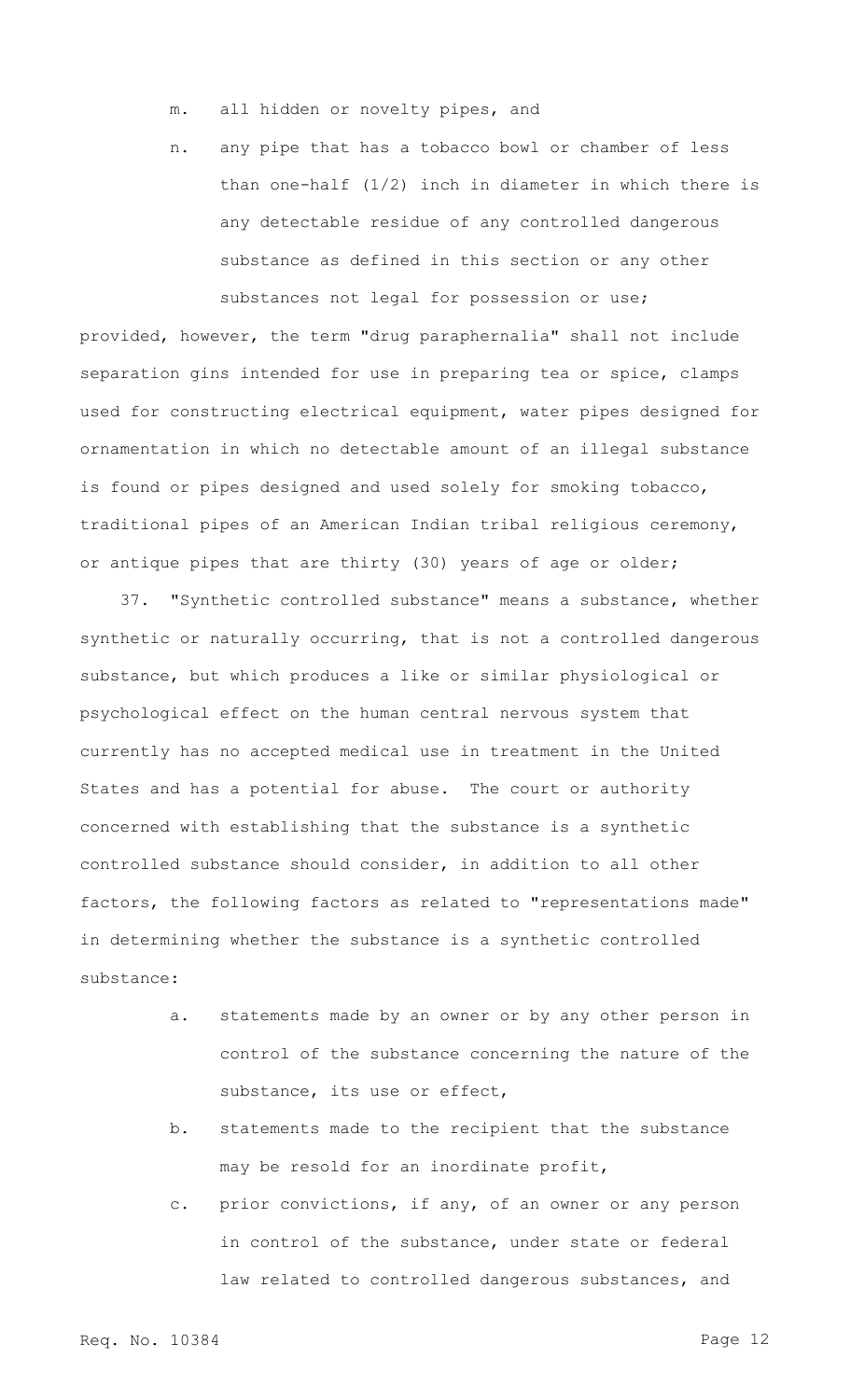d. the proximity of the substance to any controlled dangerous substance.

Prima facie evidence that a substance containing salvia divinorum has been enhanced, concentrated or chemically or physically altered shall give rise to a rebuttable presumption that the substance is a synthetic controlled substance;

38. "Tetrahydrocannabinols" means all substances that have been chemically synthesized to emulate the tetrahydrocannabinols of marihuana;

39. "Isomer" means the optical isomer, except as used in subsection C of Section 2-204 of this title and paragraph 4 of subsection A of Section 2-206 of this title. As used in subsection C of Section 2-204 of this title, "isomer" means the optical, positional or geometric isomer. As used in paragraph 4 of subsection A of Section 2-206 of this title, the term "isomer" means the optical or geometric isomer;

40. "Hazardous materials" means materials, whether solid, liquid or gas, which are toxic to human, animal, aquatic or plant life, and the disposal of which materials is controlled by state or federal guidelines; and

41. "Anhydrous ammonia" means any substance that exhibits cryogenic evaporative behavior and tests positive for ammonia.

SECTION 2. NEW LAW A new section of law not to be codified in the Oklahoma Statutes reads as follows:

A. There is hereby created until January 1, 2007, the Task Force on Adolescent Substance Abuse and Misuse of Household Items.

B. The task force shall consist of twelve (12) members as follows:

1. The Commissioner of the Department of Mental Health and Substance Abuse Services, or designee;

2. The Commissioner of the State Department of Health, or designee;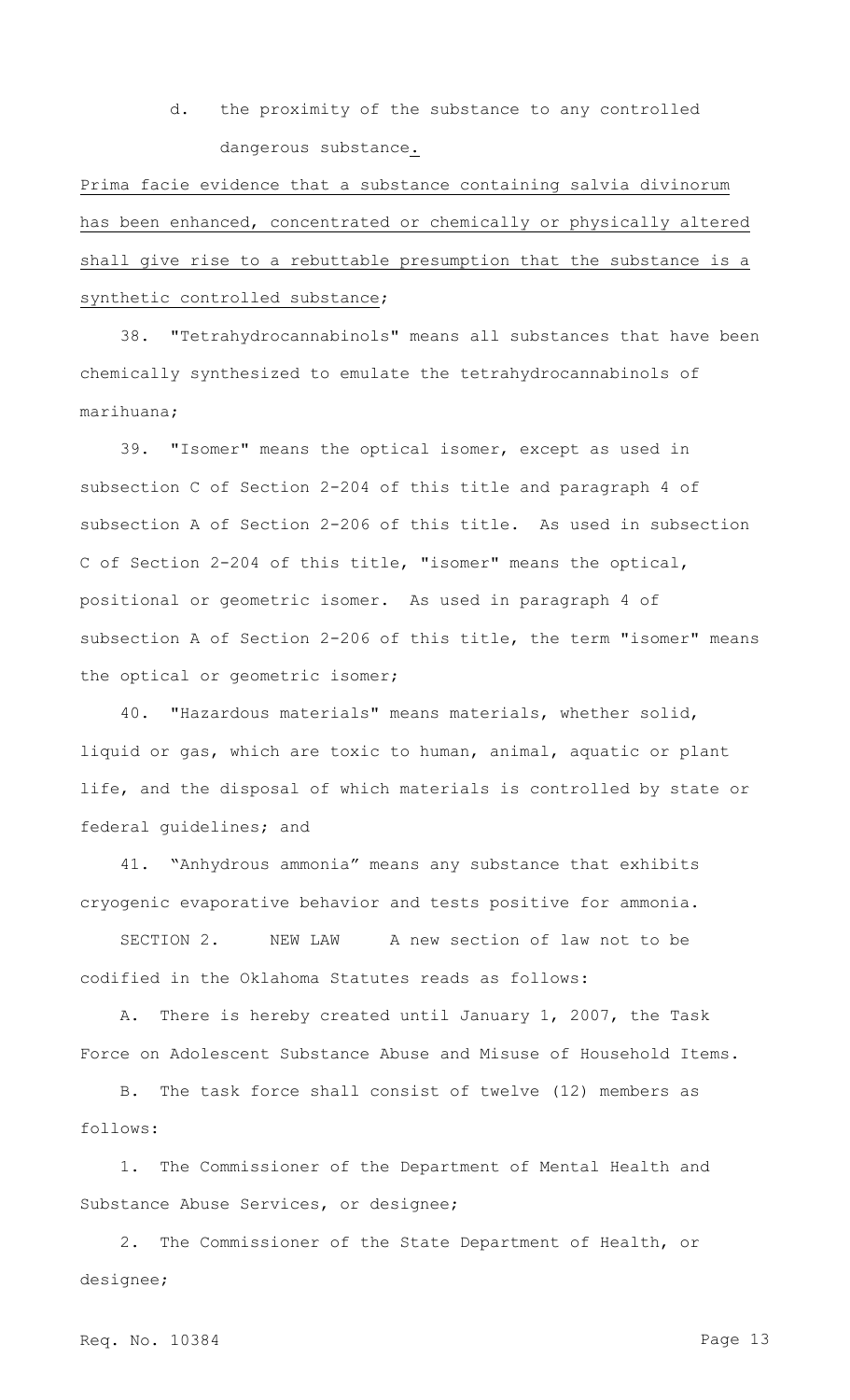3. Two members of the Oklahoma House of Representatives appointed by the Speaker of the Oklahoma House of Representatives;

4. Two members of the State Senate appointed by the President Pro Tempore of the State Senate;

5. The Director of the Oklahoma State Bureau of Narcotics and Dangerous Drugs Control, or designee;

6. The Commissioner of the Department of Public Safety, or designee;

7. One member who is a representative of a statewide organization relating to child advocacy issues to be appointed by the Governor;

8. One member who is a representative from the grocers retail industry to be appointed by the Speaker of the Oklahoma House of Representatives;

9. One member who is a representative from the convenience store retail industry to be appointed by the President Pro Tempore of the State Senate; and

10. One member who is the Executive Director of the Board of Pharmacy, or designee.

C. 1. Members shall serve at the pleasure of their appointing authorities. A vacancy on the task force shall be filled by the original appointing authority.

2. Appointments to the task force shall be made by July 1, 2006.

3. A majority of the members of the task force shall constitute a quorum. A majority of the members present at a meeting may act for the task force.

4. The Speaker of the Oklahoma House of Representatives and the President Pro Tempore of the State Senate shall each designate a cochair from among the members of the task force.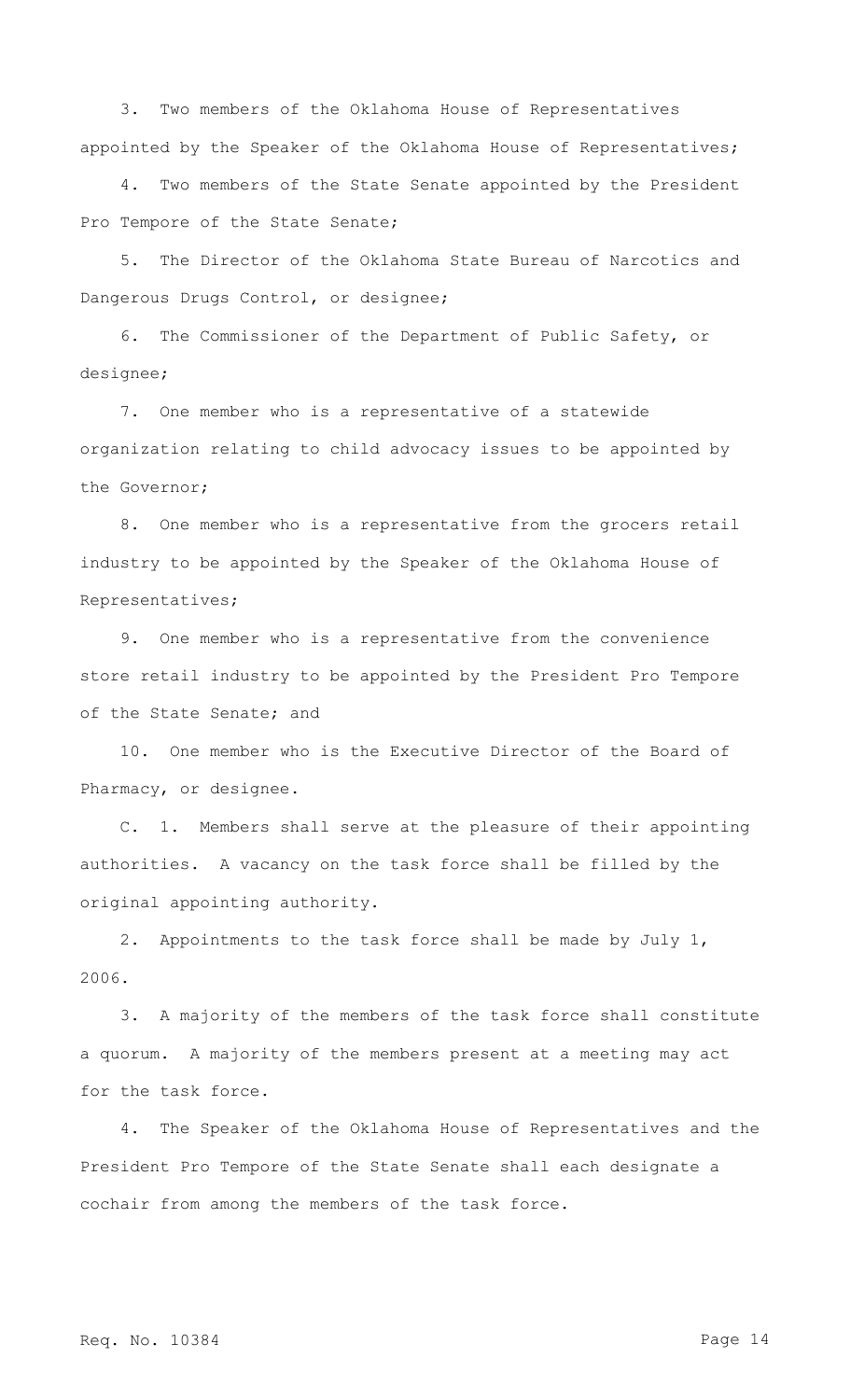5. The cochairs of the task force shall convene the first meeting of the task force on or before August 15, 2006, at which time a schedule of the meetings shall be determined.

D. Staff of the Department of Mental Health and Substance Abuse Services shall serve as staff for the task force. The task force may use the expertise and services of the staffs of the Oklahoma House of Representatives and the Oklahoma State Senate and may, as necessary, seek the advice and services of experts in the field of substance abuse.

E. All departments, officers, agencies and employees of this state shall cooperate with the task force in fulfilling its duties and responsibilities including, but not limited to, providing any information, records or reports requested by the task force.

F. Members of the task force shall receive no compensation for their service, but shall receive travel reimbursement as follows:

1. Legislative members of the task force shall be reimbursed for necessary travel expenses incurred in the performance of their duties in accordance with the provisions of Section 456 of Title 74 of the Oklahoma Statutes; and

2. Nonlegislative members of the task force shall be reimbursed by their appointing authorities or respective agencies for necessary travel expenses incurred in the performance of their duties in accordance with the State Travel Reimbursement Act.

G. The Task Force on Adolescent Substance Abuse and Misuse of Household Items shall study the prevalence of the misuse and abuse of drugs and household items among adolescents residing in Oklahoma. The task force shall also study mechanisms to prevent abuse and misuse of drugs and noncontrolled substances including, but not limited to, education programs, substance abuse treatment and prevention programs, and retail restrictions.